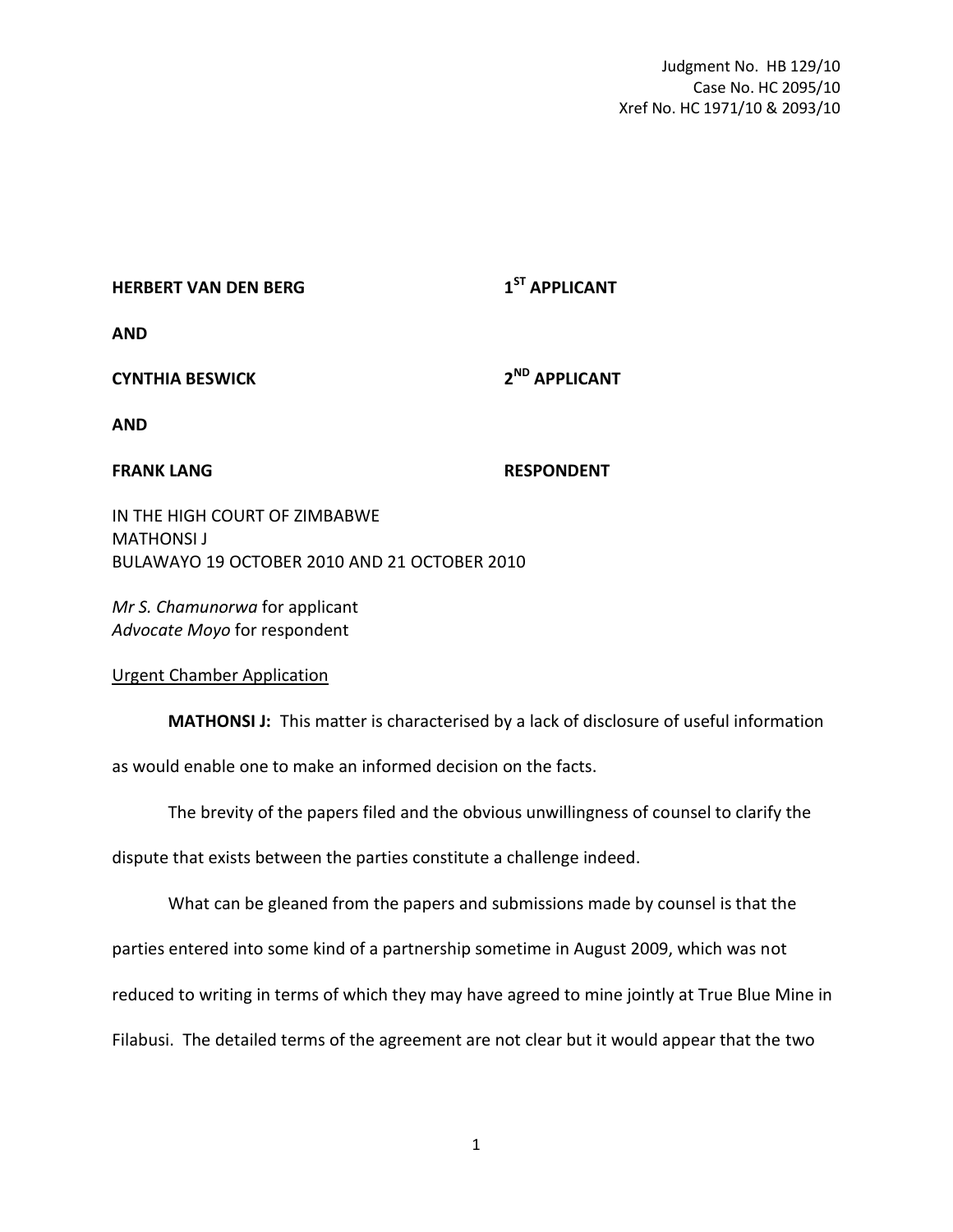Applicants were to operate or mine from certain mining dumps while the Respondent did the same on other dumps. All the mining claims belong to the Respondent.

This understanding subsisted for some time but a dispute has arisen between the parties which has propelled the Applicants to institute summons proceedings against the Respondent out of this court under case number HC 1971/10 seeking confirmation of the existence of a partnership and a debatement of the partnership accounts. Alternatively, they seek damages for unjust enrichment. The summons issued on 27 September 2010.

In their declaration in that matter the Applicants allege that in terms of the agreement the Respondent was required to contribute in the form of the mining dumps or plants under his claim and accommodation for them. On their part they were to contribute capital of \$10 000- 00, expertise and labour. They do not allege that they did make the contribution in pursuance of the agreement.

Applicants further allege in the declaration that the Respondent now denies the existence of the partnership and has given them notice to vacate the house that they occupy and to cease all operations on the unnamed mining dump which they operate. The Respondent has entered appearance to defend that action but is yet to file a plea.

On 12 October 2010 the Applicants issued this urgent application which has been opposed by the Respondent. The Applicants allege in the founding affidavit deposed to my first Applicant and verified by the second Applicant, and is very brief indeed, as follows:

"(5). The facts which give rise to the present application are that the Respondent has unlawfully and without our consent taken possession of two mining plants which have always been under the control of myself and the second Applicant. The mining plants which were taken over are called the 'OFFICE PLANT' which the

2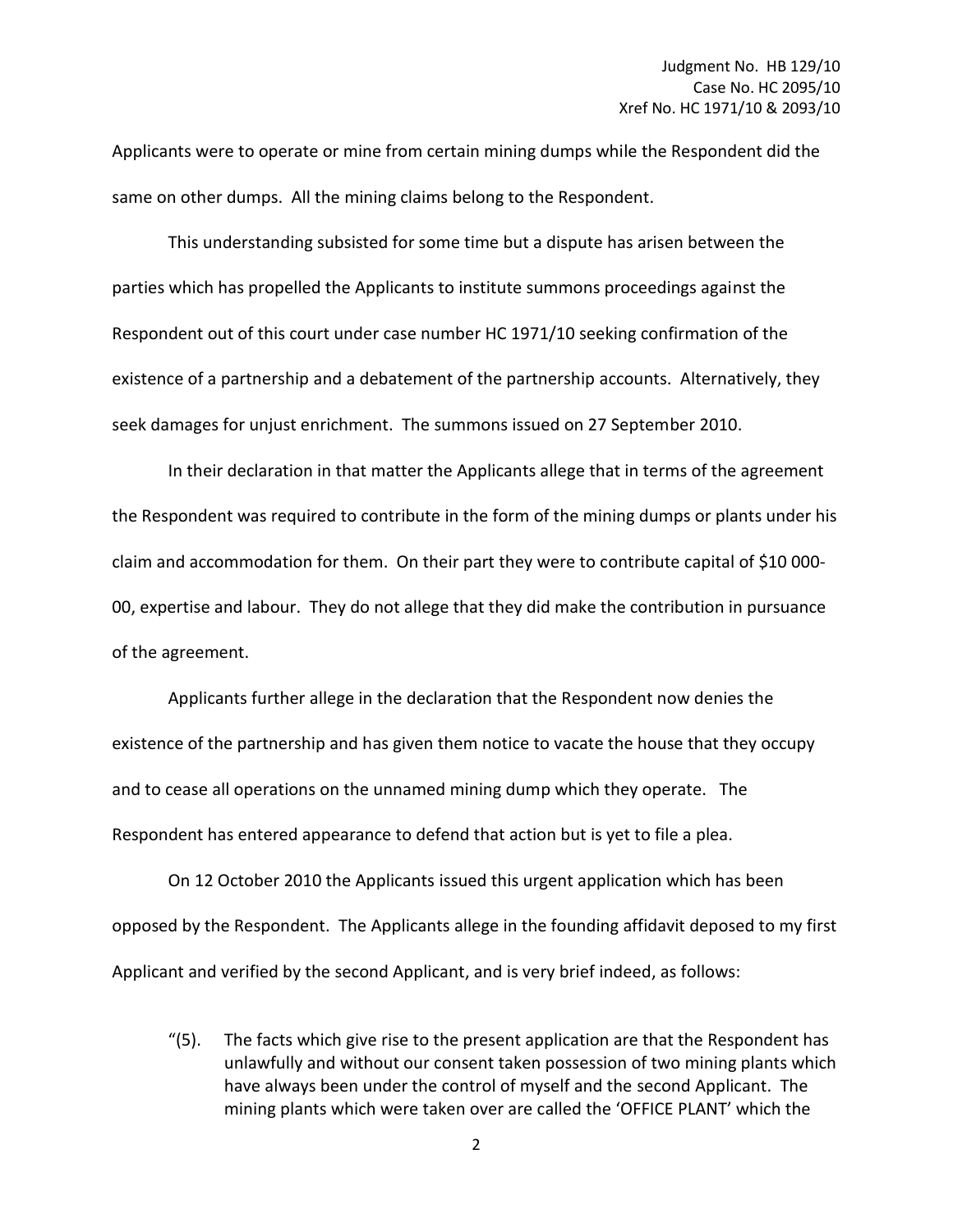Respondent took over sometime in June 2010 and the 'SPORO PLANT' which he took over on 2 September 2010. As a direct, result of the Respondents take over of the said mining dumps, water supply to the mining plant called the 'DRC PLANT' which we are currently working on will be cut as soon as Respondent starts operating the SPORO PLANT which is likely to happen on the second or third week of October 2010. This will gravely affect our mining operations as we need water for the cyanidation process.

(6). I am advised, which advice I accept, that in an application of this nature, which is for a spoliation order, all I need to allege is that I was in undisturbed use, occupation or control of certain property and that my use, occupation or control has been interfered with. In that regard, I confirm that having been in undisturbed control of the mining dump and the Respondent has without my consent or that of the second Applicant taken it over."

The affidavit ends there and is signed before a commissioner of oaths. How the

Applicants came to occupy the dumps, what they did on it and how the Respondent has "despoiled" them is not explained.

In his opposing affidavit, the Respondent says nothing about the existence of a partnership agreement between himself and the Applicants and any other relationship between them. By implication he seems to accept that Applicant once enjoyed possession of the two plants. He however premises his opposition on the fact that the mining claims belong to himself and his wife and that at the time he took them over "Applicants were not working on them and had long abandoned them". He seems to suggest, without saying it though, that to the extent that Applicants had abandoned the mines, himself as the owner of the claims, was at liberty to take over. He then firmly maintains that the Applicants lost possession not through his actions but through their own conduct of abandonment.

At the first hearing of this matter on 15 October 2010, *Mr Chamunorwa* who appeared for the Applicant requested a postponement to enable him to confer with Applicants on the allegations of abandonment which he was not aware of. It was drawn to his attention that he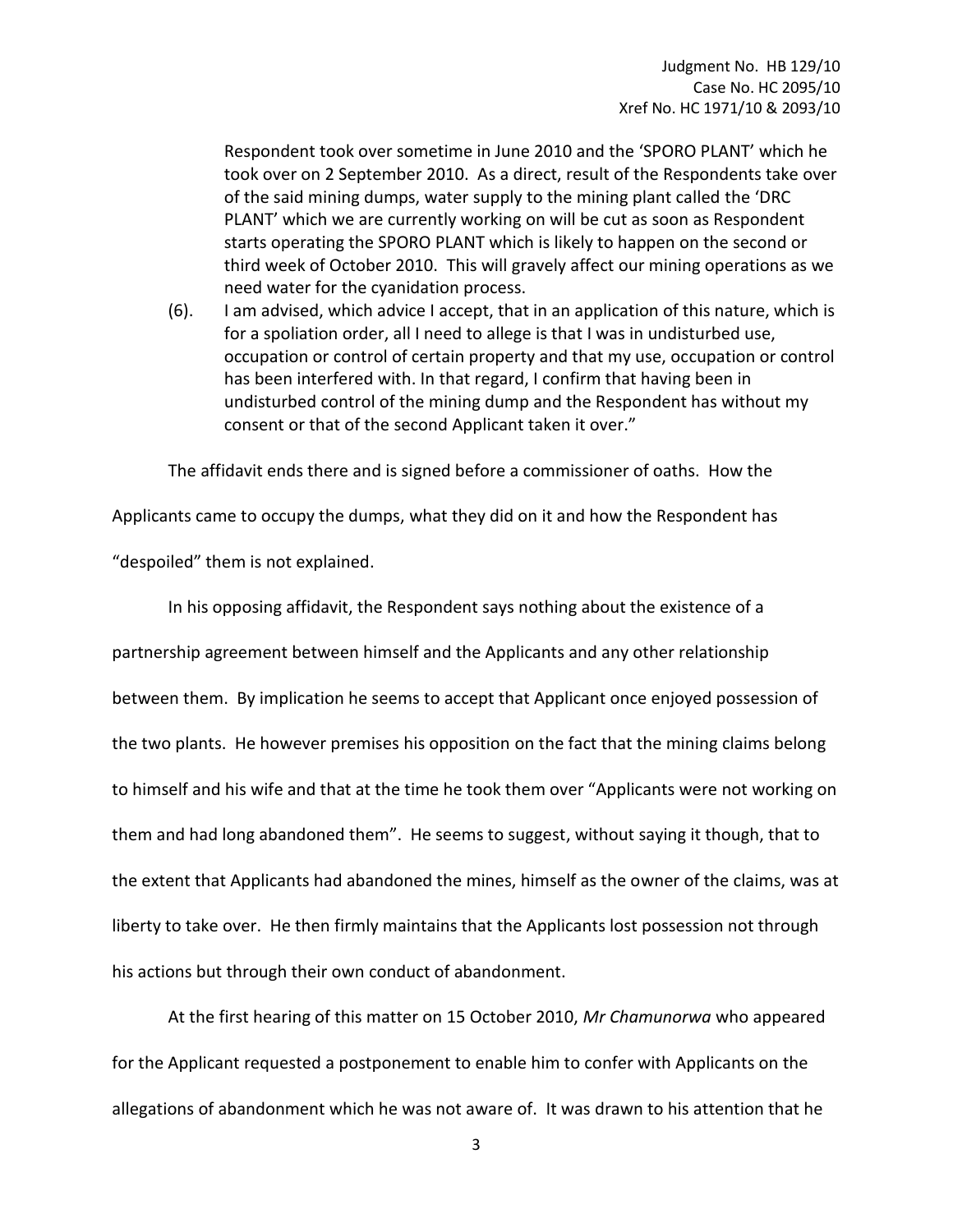may need to supplement his papers because as they stood they did not contain sufficient particularity as to clarify the relationship between the parties and what it is the Respondent is alleged to have done to constitute spoliation.

When the hearing resumed on 19 October 2010, no further papers had been filed and

*Mr Chamunorwa* took the view that the Applicants' papers as they stood, made out a case for

the relief sought. He had no explanation as to the alleged abandonment other than to argue

that the onus to prove that abandonment extinguished possession rested upon the

Respondent. For that proposition he relied on the case of Quarrying Enterprises (Pvt) Ltd v

## John Viol (Pvt) Ltd and Others 1985 (1) ZLR 77(H).

In that case Ebrahim J (as he then was) stated at 83 G-H:

"Ownership is a fundamental concept of our law. It is acquired and extinguished only in certain circumstances. The Council maintains that it had the right to dispose of these blocks because;

- (a) they had been abandoned, and
- (b) they were found on its land.

In order to prove that ownership has been extinguished by abandonment, it is necessary to prove an intention to abandon."

We can easily dispose of that argument as being without merit at all. The Quarrying

Enterprises case is clearly distinguishable from the present case as it dealt with ownership and

not possession.

It was submitted on behalf of the Respondent that the remedy of spoliation, being a

quick remedy, should be resorted to immediately and cannot be brought several months after

the alleged spoliation took place. I do not agree with this argument because in *Manga v Manga*

1991(2) ZLR 251 (S) at 255B the Supreme Court held that a delay of 5 months could not be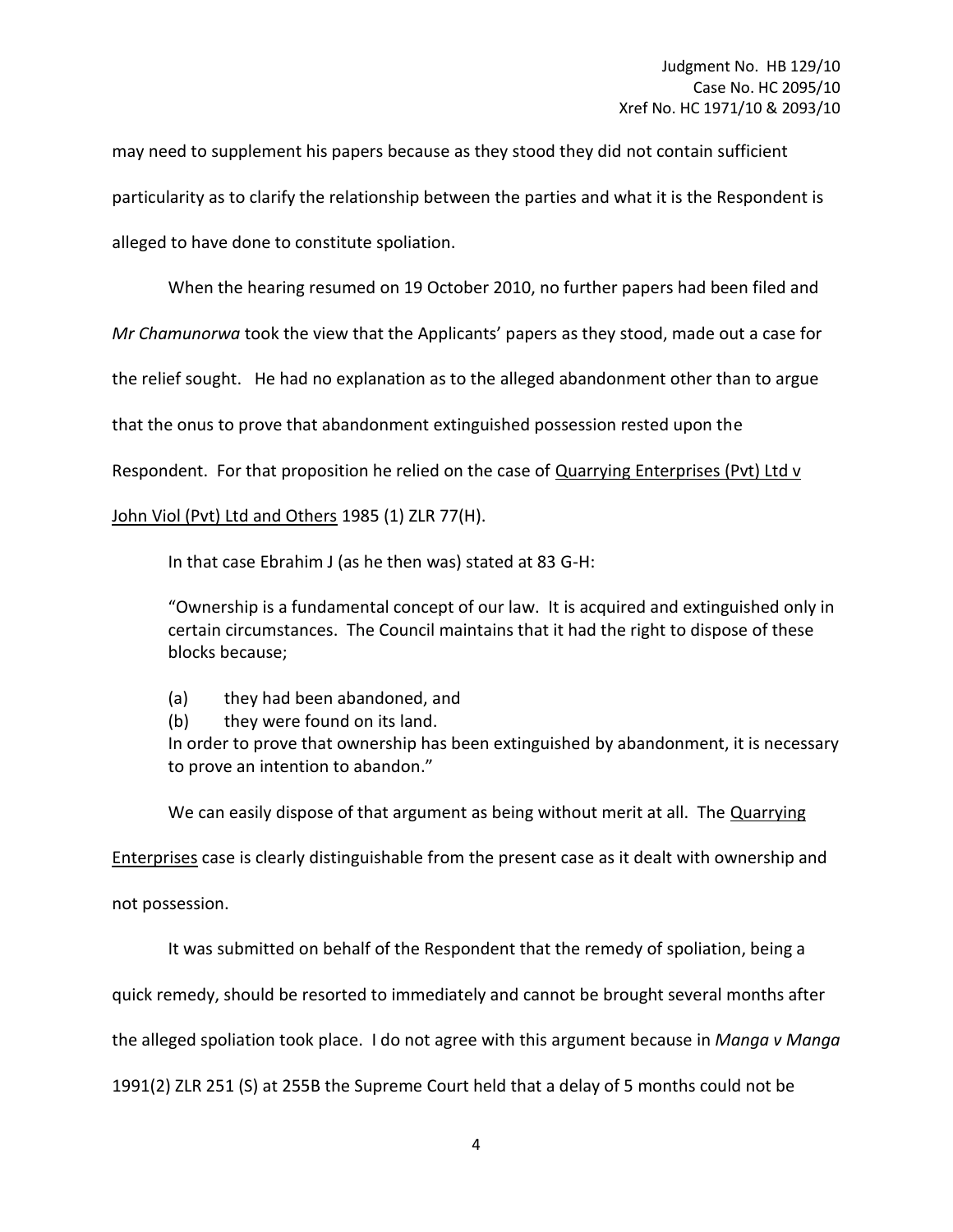regarded as acquiescence by a party to dispossession. See also *Botha and Another v Barrett*

1996 (2) ZLR 73 (S) at 78 C.

In *Botha and Another v Barrett* (supra), the Supreme Court however stated at 78D that:

"Although, depending on the length, the period of delay may not per se constitute a bar to the grant of a spoliation order, it could well be a relevant factor, in deciding whether the dispossession had been consented to."

Which brings me to the issue of whether the Applicants have made a case for a

spoliation order. The requirements for such an order to be granted are two fold and have to be

proved for a spoliation order to be granted. They were stated in *Botha and Another v Barrett* at

77 E as follows:

- "(a) that the Applicant was in peaceful and undisturbed possession of the property, and,
- (b) that the Respondent deprived him of the possession forcibly or wrongfully against his consent."

See also Kramer v Trustees Christian Coloured Vigilance Council, Grassy Park 1948(1) SA

748 (C) 753.

A Respondent in an application of this nature can repel the application by raising

essentially two defences. According to the learned author Silberberg and Schoeman, The Law

of Property,  $2^{nd}$  Edition, Butterworths at page 138.

"A respondent may, as a general rule, raise only the following defences in spoliation proceedings:

- (a) applicant was not in the peaceful and undisturbed possession of the thing in question at the time of deprivation;
- (b) respondent has not committed spoliation .

With regard to the first defence the respondent may in an appropriate case prove that the applicant did not exercise the measure of physical control which was necessary to acquire or retain possession or that the intention to derive a benefit from holding the thing was absent. Regarding the second defence the respondent may, for instance,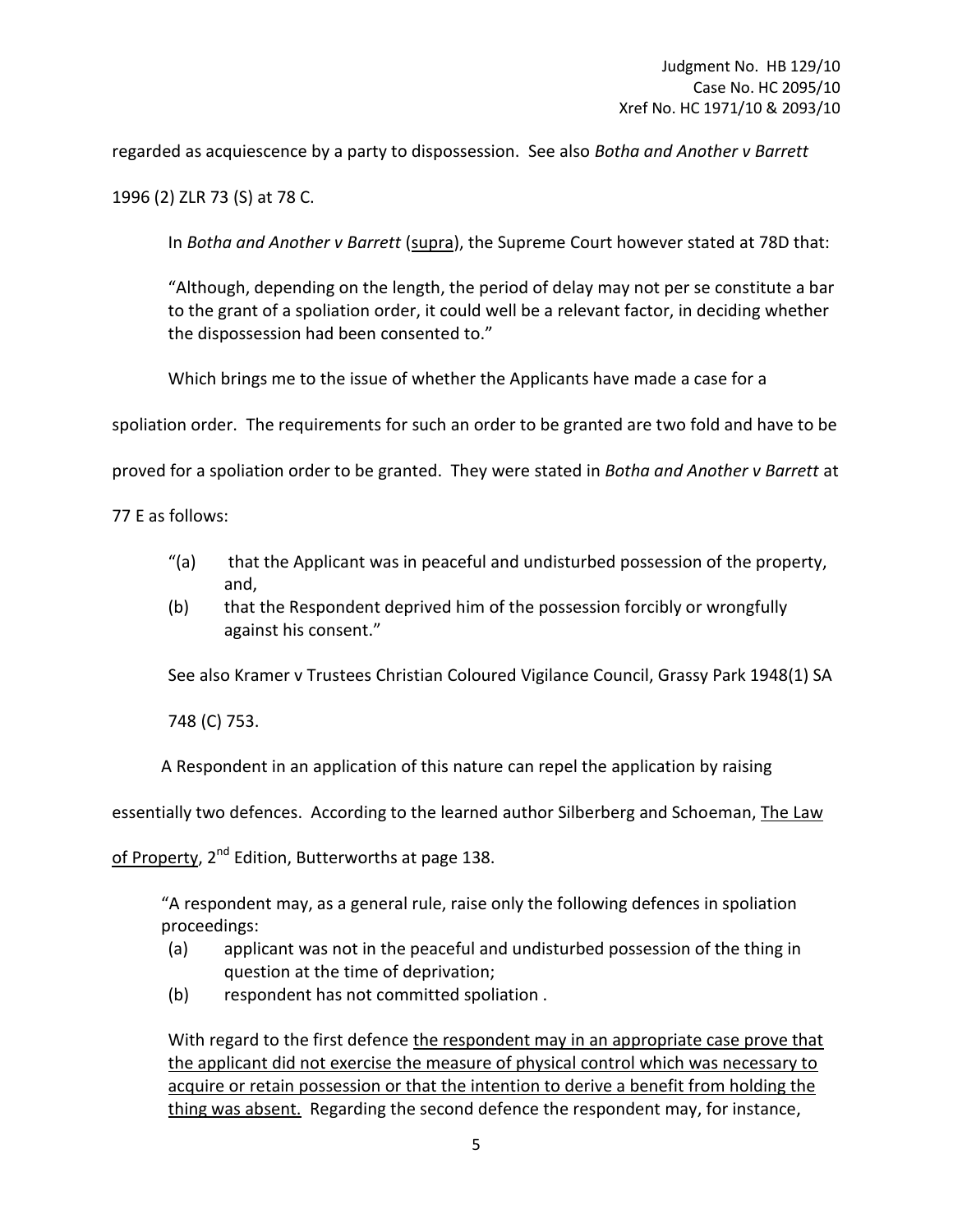prove that his act of dispossessing the applicant was in fact not unlawful in that it amounted to counter spoliation, was justified in terms of some or other statutory enactment or took place with the consent of the applicant." (The underlining is mine.)

In casu, the Respondent has argued that the Applicants abandoned the mines and that at the time that he took them over they were not in possession at all as a result of their own conduct. The Applicants were given an opportunity to file supplementary affidavits to disprove this claim. They elected not to. In law this is a clear defence to the application for spoliation. I agree with Advocate Moyo for the Respondent that the Applicants have failed to prove a clear right as could be prosecuted by way of spoliation application.

While the time they took to bring this application may not, on its own, act as a bar to the grant of a spoliation order (*Botha and Another* (supra), it is relevant in showing the Applicants' disinterest in the mines. It would appear that this application was triggered by an unexplained fear that Respondent may cut water supplies to the "DRC PLANT" which Applicants hold dear and not by the take over of the "OFFICE and SPORO PLANTS". If indeed the takeover of these plants had been an issue, the Applicants would have protested at the time the first take over took place.

This application would have been viewed in a different light if it had been an application to protect the Applicants' right to water supply. It is not.

Having come to the conclusion that the Applicants have not been able to prove the essentials of a spoliation application, it is not necessary for me to deal with the other

6